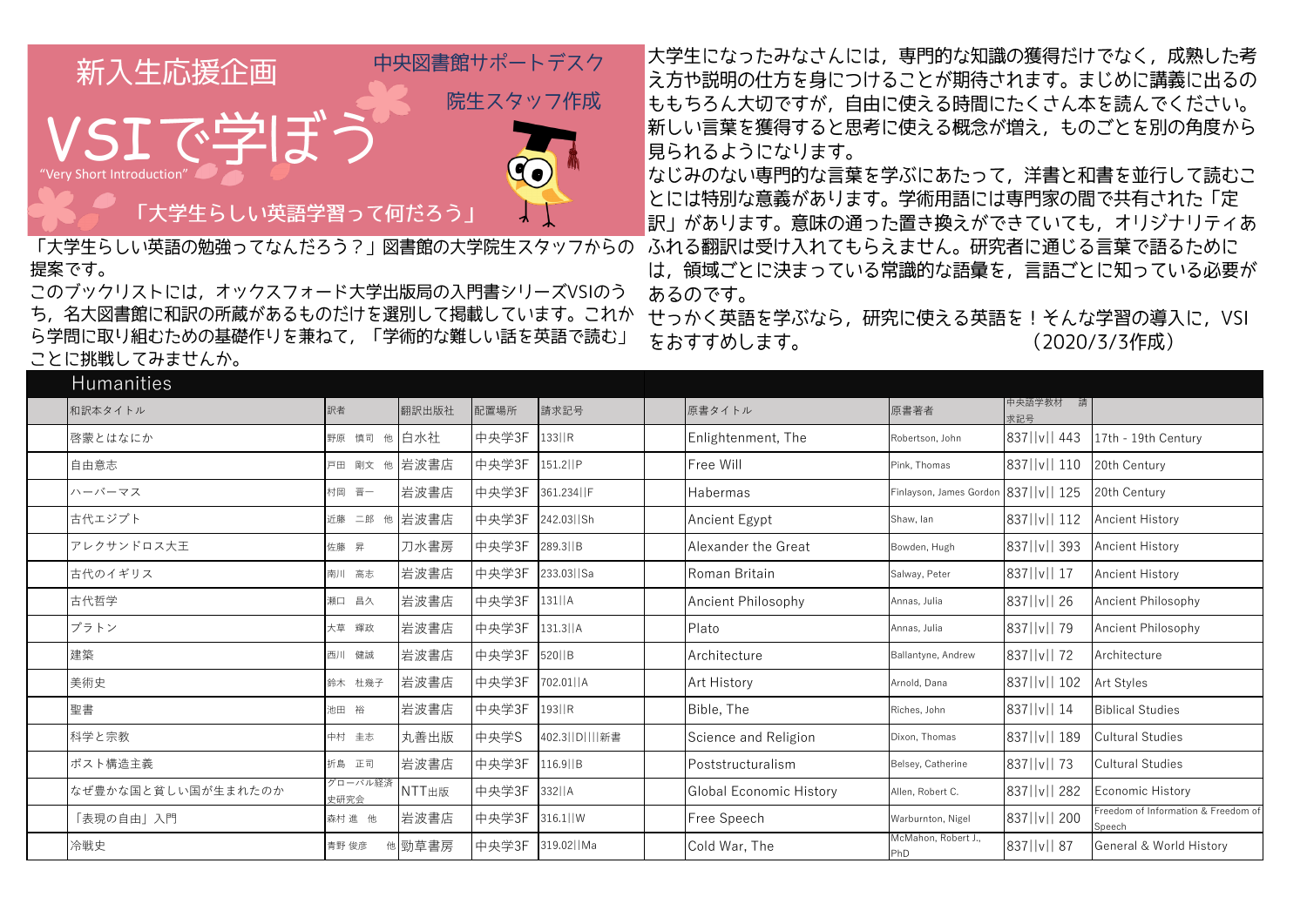| ワールドミュージック / 世界音楽入門 | 拓植 元一  | 音楽之友社 中央学3F                       |                 | 762  B          | World Music                   | Bohlman, Philip V.                           | 837   v   65      | History                                      |
|---------------------|--------|-----------------------------------|-----------------|-----------------|-------------------------------|----------------------------------------------|-------------------|----------------------------------------------|
| 医学の歴史               | 鈴木 晃仁  | 丸善出版                              | 中央学S            | 490.2  B    新書  | History of Medicine, The      | Bynum, William F.                            | 837   v   191     | History of Medicine                          |
| 科学革命                | 菅谷 暁   | 他 丸善出版                            | 中央学S            | 402.3  P    新書  | Scientific Revolution, The    | Principe, Lawrence M                         | 837     v     266 | <b>History of Science</b>                    |
| 歴史                  | 新 広記   | 岩波書店                              | 中央学3F           | $201$     A     | History                       | Arnold, John                                 | 837  v   16       | History of The Americas                      |
| フーコー                | 井原 健一郎 | 岩波書店                              | 中央学3F           | 135.57   G      | Foucault                      | Gutting, Gary                                | 837   v   122     | History of Western Philosophy                |
| 人生の意味とは何か?          | 有泉 学宙  | 彩流社                               | 中央学3F 113  E    |                 | Meaning of Life, The          | Eagleton, Terry                              | 837   v   186     | History of Western Philosophy                |
| 帝国                  | 見市 雅俊  | 岩波書店                              | 中央学3F 311.4 H   |                 | Empire                        | Howe, Stephen                                | 837   v     76    | International Relations                      |
| イスラーム               | 菊地 達也  | 岩波書店                              | 中央学3F           | $167$   R       | Islam (2e)                    | Ruthven, Malise                              | 837     v     7   | Islam                                        |
| コーラン                | 大川 玲子  | 岩波書店                              | 中央学3F           | $167.3$   C     | Koran, The                    | Cook, Michael                                | 837   v   13      | Islam                                        |
| ユダヤ教                | 山我 哲雄  | 岩波書店                              | 中央学3F           | 199  So         | Judaism                       | Solomon, Norman                              | 837   v   11      | Judaism & Jewish Studies                     |
| 文学理論                | 荒木 映子  | 岩波書店                              | 中央学3F           | 901  C          | Literary Theory (2e)          | Culler, Jonathan                             | 837  v  4         | Literary Theory & Cultural Studies           |
| カフカ                 | 明星 聖子  | 岩波書店                              | 中央学3F           | 940.278 R       | Kafka                         | Robertson, Ritchie                           | 837     v     115 | _iterature                                   |
| 因果性                 | 塩野 直之  | 岩波書店                              | 中央学3F           | $112$  Mu       | Causation                     | Mumford, Stephen;<br>Anjum, Rani Lill        | 837     v     371 | Metaphysics                                  |
| 形而上学                | 秋葉 剛史  | 岩波書店                              | 中央学3F           | 111  Mu         | Metaphysics                   | Mumford, Stephen                             | 837   v   326     | Metaphysics                                  |
| 暦と時間の歴史             | 正宗 聡   | 丸善出版                              | 中央学S            | 449.3  H    新書  | History of Time, The          | Holford-Strevens,<br>Leofranc                | 837  v   133      | Particle Physics, Astrophysics,<br>Cosmology |
| ヨーロッパ大陸の哲学          | 野家 啓一  | 岩波書店                              | 中央学3F           | 133  C          | <b>Continental Philosophy</b> | Critchley, Simon                             | 837   v   43      | Phenomenology & Existentialism               |
| 動物の権利               | 戸田清    | 岩波書店                              | 中央学3F           | 480 D           | Animal Rights                 | DeGrazia, David                              | 837   v   57      | Philosophy                                   |
| フランクフルト学派と批判理論      | 小田 透   | 白水社                               | 中央学3F           | 361.234   B     | Critical Theory (2e)          | Bronner, Stephen Eric                        | 837  v  263       | Philosophy                                   |
| 功利主義とは何か            | 森村 進   | 他岩波書店                             | 中央学3F           | $151.7$   L     | Utilitarianism                | De Lazari-Radek,<br>Katarzyna; Singer, Peter | 837   v   530     | Philosophy                                   |
| 論理学超入門              | 菅沼 聡   | 他岩波書店                             | 中央学3F 116  P    |                 | Logic (2e)                    | Priest, Graham                               | 837  v   29       | Philosophy of Mathematics & Logic            |
| 論理学                 | 菅沼 聡   | 岩波書店                              | 中央学3F 116  P    |                 | Logic (2e)                    | Priest, Graham                               | 837   v   29      | Philosophy of Mathematics & Logic            |
| 感情                  | 遠藤 利彦  | 岩波書店                              | 中央学3F  141.6  E |                 | Emotion                       | Evans, Dylan                                 | 837  v   81       | Popular Psychology                           |
| 聖公会物語               | 岩城 聰   | かんよう出 $ \uparrow$ 中央学3F  198.4  C |                 |                 | Anglicanism                   | Chapman, Mark D.                             | 837   v   149     | Protestantism & Protestant Churches          |
| クエーカー入門             | 中野 泰治  | 新教出版社 中央学3F                       |                 | 198.94   D      | Quakers, The                  | Dandelion, Dr. Pink                          | 837   v   177     | Protestantism & Protestant Churches          |
| ローマ帝国               | 藤井 崇   | 岩波書店                              | 中央学3F           | 232.8   Ke      | Roman Empire, The             | Kelly, Christopher                           | 837   v   150     | Social & Political Philosophy                |
| はじめての政治哲学           | 山岡の龍一  | 岩波書店                              | 中央学S            | 311.1  Mi    文庫 | Political Philosophy          | Miller, David                                | 837   v   97      | Social & Political Philosophy                |
| 政治哲学                | 山岡 龍一  | 岩波書店                              | 中央学3F 311.1  Mi |                 | Political Philosophy          | Miller, David                                | 837   v   97      | Social & Political Philosophy                |
| 科学哲学                | 廣瀬 覚   | 岩波書店                              | 中央学3F           | 401  O          | Philosophy of Science         | Okasha, Samir                                | 837   v   67      | The Natural World, Country Life &<br>Pets    |
| 翻訳 訳すことのストラテジー      | 秋草 俊一郎 | 白水社                               | 中央学3F           | 801.7   R       | Translation                   | Reynolds, Matthew                            | 837   v   493     | Translation & Interpretation                 |
| ギリシャ・ローマの戦争         | 吉村 忠典  | 岩波書店                              | 中央学3F 231  Si   |                 | <b>Ancient Warfare</b>        | Sidebottom, Harry                            | 837   v   117     | Warfare & Defence                            |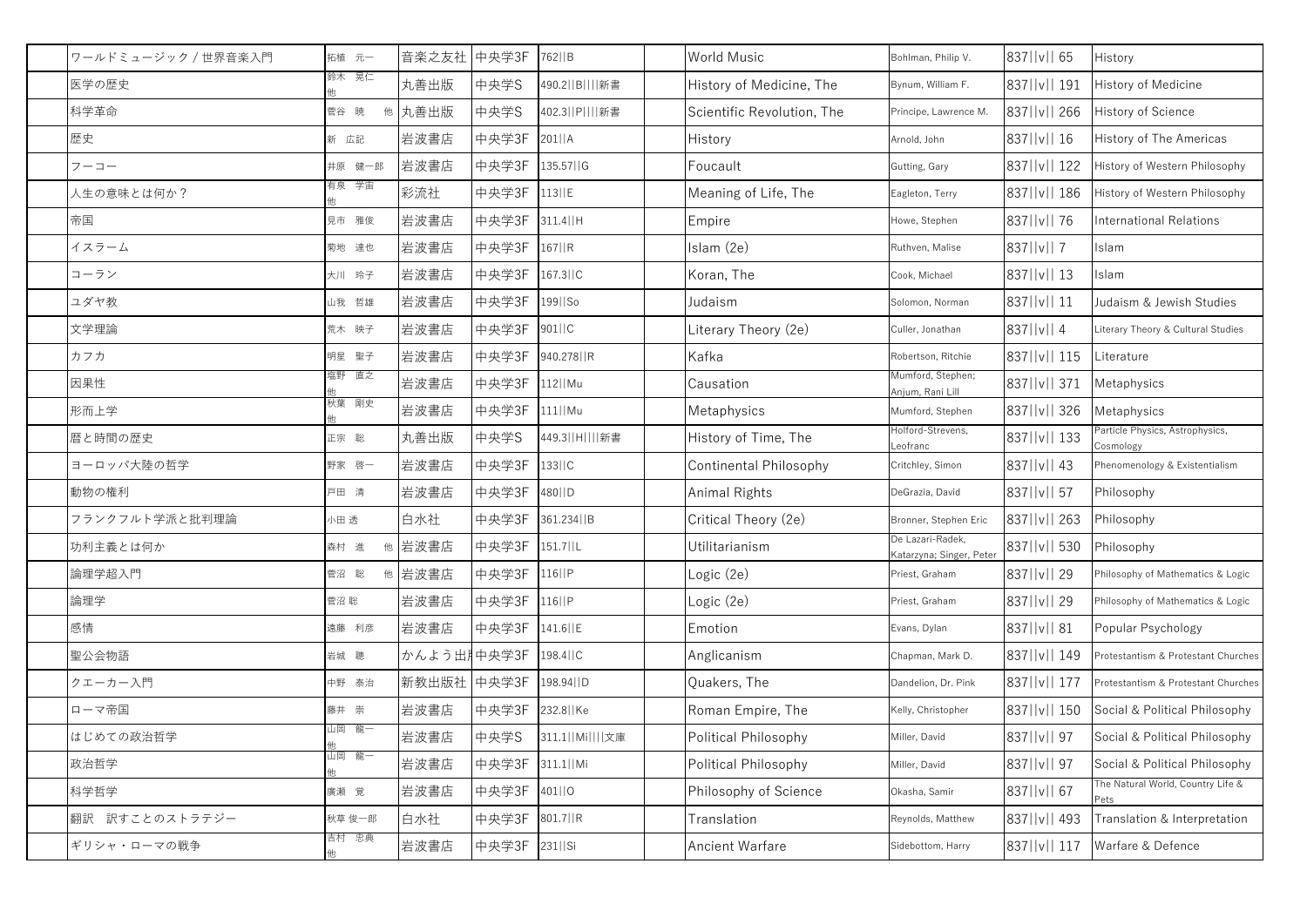| <b>SCIENCES</b> |       |             |       |                       |                            |                                               |                              |                                    |
|-----------------|-------|-------------|-------|-----------------------|----------------------------|-----------------------------------------------|------------------------------|------------------------------------|
| 和訳本タイトル         | 訳者    | 翻訳出版社       | 配置場所  | 請求記号                  | 原書タイトル                     | 原書著者                                          | 中央語学教材 請<br>求記号              |                                    |
| 周期表             | 渡辺 正  | 丸善出版        | 中央学S  | 431.11  Sc    新書      | Periodic Table, The        | Scerri, Eric R.                               | 837  v   289                 | <b>Analytical Chemistry</b>        |
| 西洋天文学史          | 中村 士  | 丸善出版        | 中央学S  | 440.23  H    新書       | History of Astronomy, The  | Hoskin, Michael                               | 837   v   88                 | Geology & The Lithosphere          |
| ネットワーク科学        | 増田 直紀 | 丸善出版        | 中央学S  | 417  C    新書          | <b>Networks</b>            | Caldarelli, Guido;<br>Catanzaro, Michele      | 837     v     335            | Artificial Intelligence            |
| 細胞              | 八杉 貞雄 | 東京化学同】中央学3F |       | $463$   $A$           | Cell, The                  | Allen, Terence; Cowling<br>Graham J.          | 837  v   285                 | Biochemistry                       |
| 読んでわかる! 疫学入門    | 杉森 裕樹 | 大修館書店 中央学3F |       | 498.6  Sa             | Epidemiology               | Saracci, Rodolfo                              | 837     v     224            | Bio-Ethics                         |
| アトキンス物理化学入門     | 渡辺 正  | 東京化学同 中央学3F |       | 431  At               | <b>Physical Chemistry</b>  | Atkins, Peter                                 | 837  v   385                 | Chemistry                          |
| 元素ー文明と文化の支柱     | 渡辺 正  | 丸善出版        | 中央学S  | 431.11  B    新書       | Elements, The              | Ball, Philip                                  | 837  v   104                 | Chemistry                          |
| 臨床心理学入門         | 下山 晴彦 | 東京大学出#中央学3F |       | $146$   $L$           | <b>Clinical Psychology</b> | Llewelyn, Susan                               | 837  v   521                 | <b>Clinical Psychology</b>         |
| 意識              | 信原 幸弘 | 岩波書店        | 中央学3F | $141.2$   B           | Consciousness              | Blackmore, Susan                              | 837   v   121                | Consciousness                      |
| 幹細胞             | 八代 嘉美 | 岩波書店        | 中央学3F | 491.11  SI            | Stem Cells                 | Slack, Jonathan                               | 837     v     303            | Developmental Biology              |
| 発生生物学           | 野地 澄晴 | 丸善出版        | 中央学S  | 463.8   W         新書  | Developmental Biology      | Wolpert, Lewis                                | 837  v   280                 | Developmental Biology              |
| 組合せ数学           | 川辺 治之 | 岩波書店        | 中央学3F | 411.22   W            | Combinatorics              | Wilson, Robin                                 | 837  v   474                 | Discrete Mathematics               |
| 恐竜              | 冨田さ幸光 | 丸善出版        | 中央学S  | 457.87   N         新書 | Dinosaurs                  | Norman, David                                 | 837   v   128                | <b>Evolutionary Biology</b>        |
| 暗号理論            | 太田の和夫 | 岩波書店        | 中央学3F | 007.1  P              | Cryptography               | Piper, Fred C.; Murphy<br>Sean                | 837  v   68                  | Evolutionary Biology & Genomics    |
| 進化              | 石川 統  | 岩波書店        | 中央学3F | 467.5   R             | Evolution                  | Charlesworth, Brian;<br>Charlesworth, Deborah | 837  v   100                 | Evolutionary Biology & Genomics    |
| 人類の進化           | 馬場 悠男 | 丸善出版        | 中央学S  | 469.2  W    新書        | Human Evolution            | Wood, Bernard                                 | 837  v   142                 | <b>General &amp; World History</b> |
| 地理学のすすめ         | 森島済   | 丸善出版        | 中央学3F | 290.1  Ma             | Geography                  | Matthews, John A.;<br>Herbert, David T.       | 837  v   185                 | Geography                          |
| ウイルス            | 永田 恭介 | 丸善出版        | 中央学S  | 491.77   C        新書  | Viruses                    | Crawford, Dorothy H.                          |                              | 837  v   276  Infectious Diseases  |
| 知能              | 繁桝 算男 | 岩波書店        | 中央学3F | $141.1$   D           | Intelligence               | Deary, lan J.                                 | $837$   v   39               | Intelligence & Reasoning           |
| 海洋生物学           | 窪川かおる | 丸善出版        | 中央学S  | 468.8   MI         新書 | Marine Biology             | Mladenov, Philip V.                           | 837  v   405                 | Marine & Estuarine Biology         |
| 数学              | 青木 薫  | 岩波書店        | 中央学3F | 410  G                | <b>Mathematics</b>         | Gowers, Timothy                               | $837$   v   66               | Mathematics                        |
| 対称性             | 川辺 治之 | 丸善出版        | 中央学S  | 401  St    新書         | Symmetry                   | Stuart, lan                                   | $ 837  v  $ 353              | Mathematics                        |
| 地球              | 川上 紳一 | 丸善出版        | 中央学S  | 450  R    新書          | Earth, The                 | Redfern, Martin                               | $837$   v   90               | Mathematics                        |
| 統計学             | 上田修功  | 丸善出版        | 中央学S  | 417  H    新書          | <b>Statistics</b>          | Hand, David J.                                | 837  v   196                 | Mathematics                        |
| 無限              | 川辺 治之 | 岩波書店        | 中央学3F | 410.9 St              | Infinity                   | Stewart, lan                                  | 837  v   519                 | Mathematics                        |
| 医療倫理            | 児玉 聡  | 岩波書店        | 中央学3F | 490.15   H            | <b>Medical Ethics</b>      | Hope, Tony                                    |                              | 837  v   114   Medical Ethics      |
| 微生物             | 花田 智  | 丸善出版        | 中央学S  | 465  Mo    新書         | Microbiology               | Money, Nicholas P.                            | 837   v   413   Microbiology |                                    |
| 脳               | 山下 博志 | 岩波書店        | 中央学3F | 491.371  O            | Brain, The                 | O'Shea, Michael                               | $ 837  v   144$ Neurology    |                                    |